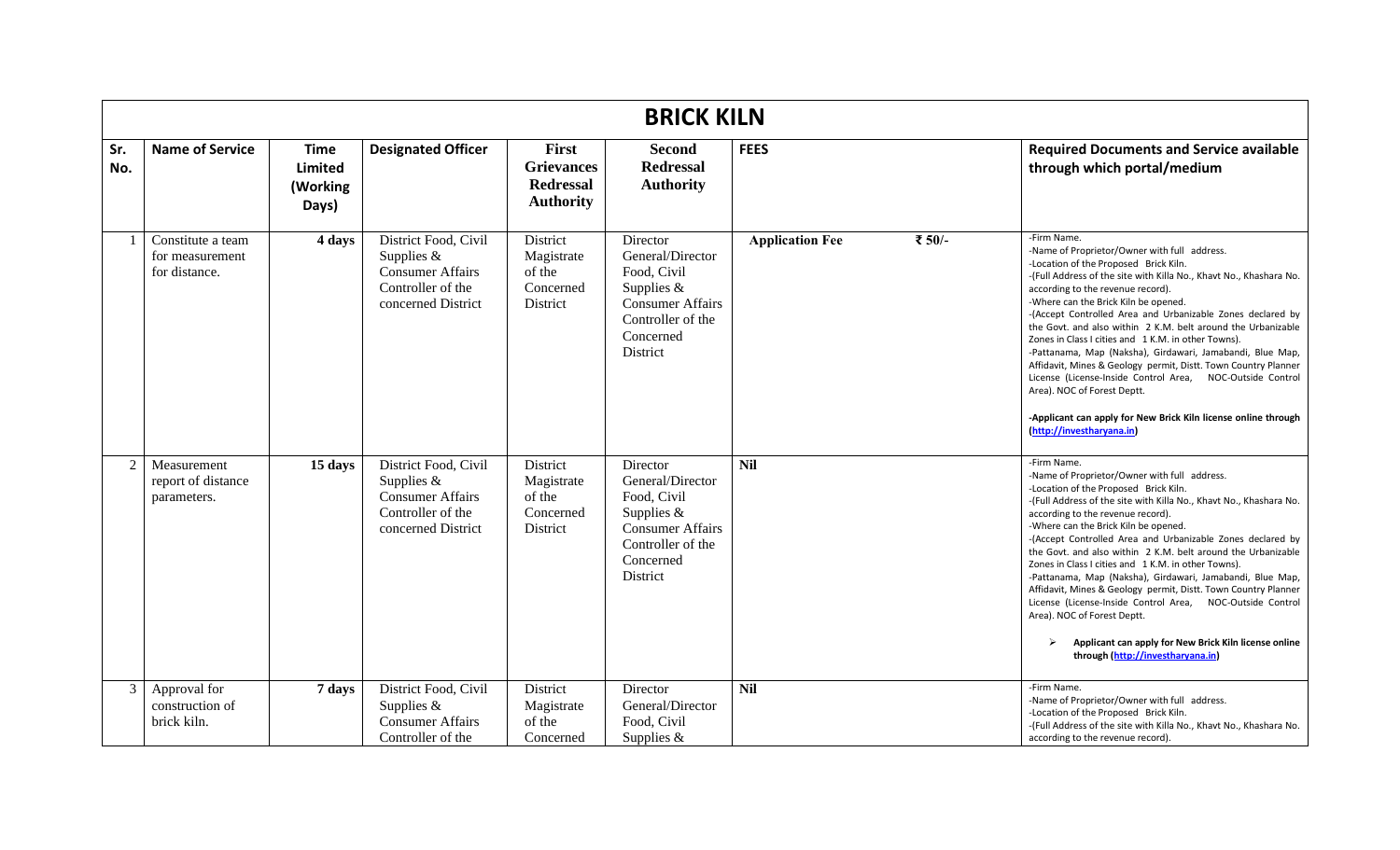|            |                                             |                                                    | concerned District                                                 | District                                                                  | <b>Consumer Affairs</b><br>Controller of the<br>Concerned<br>District                                |                                                                                                      | -Where can the Brick Kiln be opened.<br>-(Accept Controlled Area and Urbanizable Zones declared by<br>the Govt. and also within 2 K.M. belt around the Urbanizable<br>Zones in Class I cities and 1 K.M. in other Towns).<br>-Pattanama, Map (Naksha), Girdawari, Jamabandi, Blue Map,<br>Affidavit, Mines & Geology permit, Distt. Town Country Planner<br>License (License-Inside Control Area, NOC-Outside Control<br>Area). NOC of Forest Deptt.<br>Applicant can apply for New Brick Kiln license online through<br>(http://investharyana.in) |  |  |  |  |
|------------|---------------------------------------------|----------------------------------------------------|--------------------------------------------------------------------|---------------------------------------------------------------------------|------------------------------------------------------------------------------------------------------|------------------------------------------------------------------------------------------------------|----------------------------------------------------------------------------------------------------------------------------------------------------------------------------------------------------------------------------------------------------------------------------------------------------------------------------------------------------------------------------------------------------------------------------------------------------------------------------------------------------------------------------------------------------|--|--|--|--|
|            | <b>Issuance of Brick</b><br>kiln License of | 7 days                                             | District Food, Civil<br>Supplies $&$                               | District<br>Magistrate                                                    | Director<br>General/Director                                                                         | ₹ 5000/-<br><b>Security Fee</b><br>License/Renewal Fee ₹ 2000/-                                      | -Haryana Pollution Control Board Consent and GST Registration<br>Certificate.                                                                                                                                                                                                                                                                                                                                                                                                                                                                      |  |  |  |  |
|            | Manufacturing and<br>Selling Bricks.        |                                                    | <b>Consumer Affairs</b><br>Controller of the<br>concerned District | of the<br>Concerned<br>District                                           | Food, Civil<br>Supplies $&$<br><b>Consumer Affairs</b><br>Controller of the<br>Concerned<br>District | Per Year<br>(Security fee and License Fee 5000+2000 will<br>be deposited after approval of license). | Applicant can apply for New Brick Kiln license online through<br>(http://investharyana.in)                                                                                                                                                                                                                                                                                                                                                                                                                                                         |  |  |  |  |
|            | <b>LEGAL METROLOGY</b>                      |                                                    |                                                                    |                                                                           |                                                                                                      |                                                                                                      |                                                                                                                                                                                                                                                                                                                                                                                                                                                                                                                                                    |  |  |  |  |
|            |                                             |                                                    |                                                                    |                                                                           |                                                                                                      |                                                                                                      |                                                                                                                                                                                                                                                                                                                                                                                                                                                                                                                                                    |  |  |  |  |
| Sr.<br>No. | <b>Name of Service</b>                      | <b>Time</b><br><b>Limited</b><br>(Working<br>Days) | <b>Designated Officer</b>                                          | <b>First</b><br><b>Grievances</b><br><b>Redressal</b><br><b>Authority</b> | <b>Second</b><br><b>Redressal</b><br><b>Authority</b>                                                | <b>Document Required and FEES</b>                                                                    | Service available through which<br>portal/medium                                                                                                                                                                                                                                                                                                                                                                                                                                                                                                   |  |  |  |  |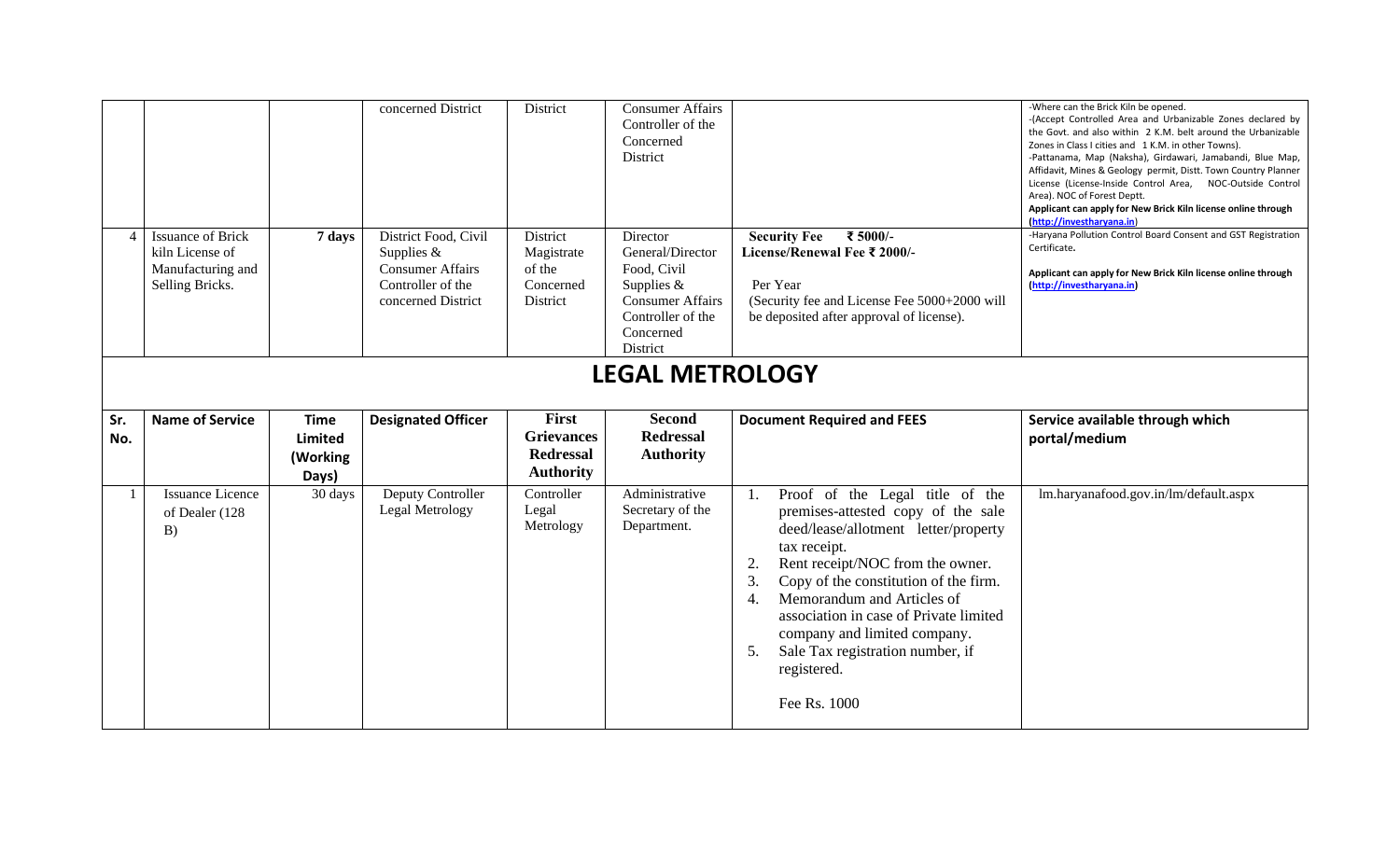| 2              | Renewal of<br>Licence of<br>Dealer $(128 C)$      | 30 days | Deputy Controller<br>Legal Metrology | Controller<br>Legal<br>Metrology | Administrative<br>Secretary of the<br>Department. | Proof of continued legal possession<br>1.<br>of the premises.<br>Rent receipt/NOC from the owner.<br>2.<br>Change in constitution of the firm, if<br>3.<br>any.<br>Month wise statement of sale of<br>4.<br>Weights & Measures etc.<br>5.<br>Statement of purchase, sale and<br>stock.<br>Sale Tax registration number, if<br>6.<br>registered.<br>License renewal fee receipt.<br>7.<br>Fee Rs. 1000                                                                                                                                                                                                                                                                                                                                                                                                | lm.haryanafood.gov.in/lm/default.aspx |
|----------------|---------------------------------------------------|---------|--------------------------------------|----------------------------------|---------------------------------------------------|------------------------------------------------------------------------------------------------------------------------------------------------------------------------------------------------------------------------------------------------------------------------------------------------------------------------------------------------------------------------------------------------------------------------------------------------------------------------------------------------------------------------------------------------------------------------------------------------------------------------------------------------------------------------------------------------------------------------------------------------------------------------------------------------------|---------------------------------------|
| $\mathfrak{Z}$ | <b>Issuance Licence</b><br>of Repairer (128<br>D) | 30 days | Deputy Controller<br>Legal Metrology | Controller<br>Legal<br>Metrology | Administrative<br>Secretary of the<br>Department. | Proof of the Legal title of the premises-<br>attested copy of the sale deed/lease/<br>allotment letter/property tax receipt.<br>2. Rent receipt/NOC from the owner.<br>3. Tools and equipment list.<br>4. List of testing equipment.<br>5. List of loan articles with verification<br>certificate.<br>6. Copy regarding constitution of the firm.<br>7. Experience Certificate.<br>8. Copy of the literature of the items to be<br>repaired.<br>9. List of skilled/Un-skilled workers.<br>10. The applicant is required to furnish the<br>experience certificate for at least two<br>years for the items applied in the name<br>of the skilled worker/proprietor/partner/<br>Director of the firm or Diploma in<br>Engineering Certificate of instrument<br>mechanic from the I.T.I.<br>Fee Rs. 2000 | lm.haryanafood.gov.in/lm/default.aspx |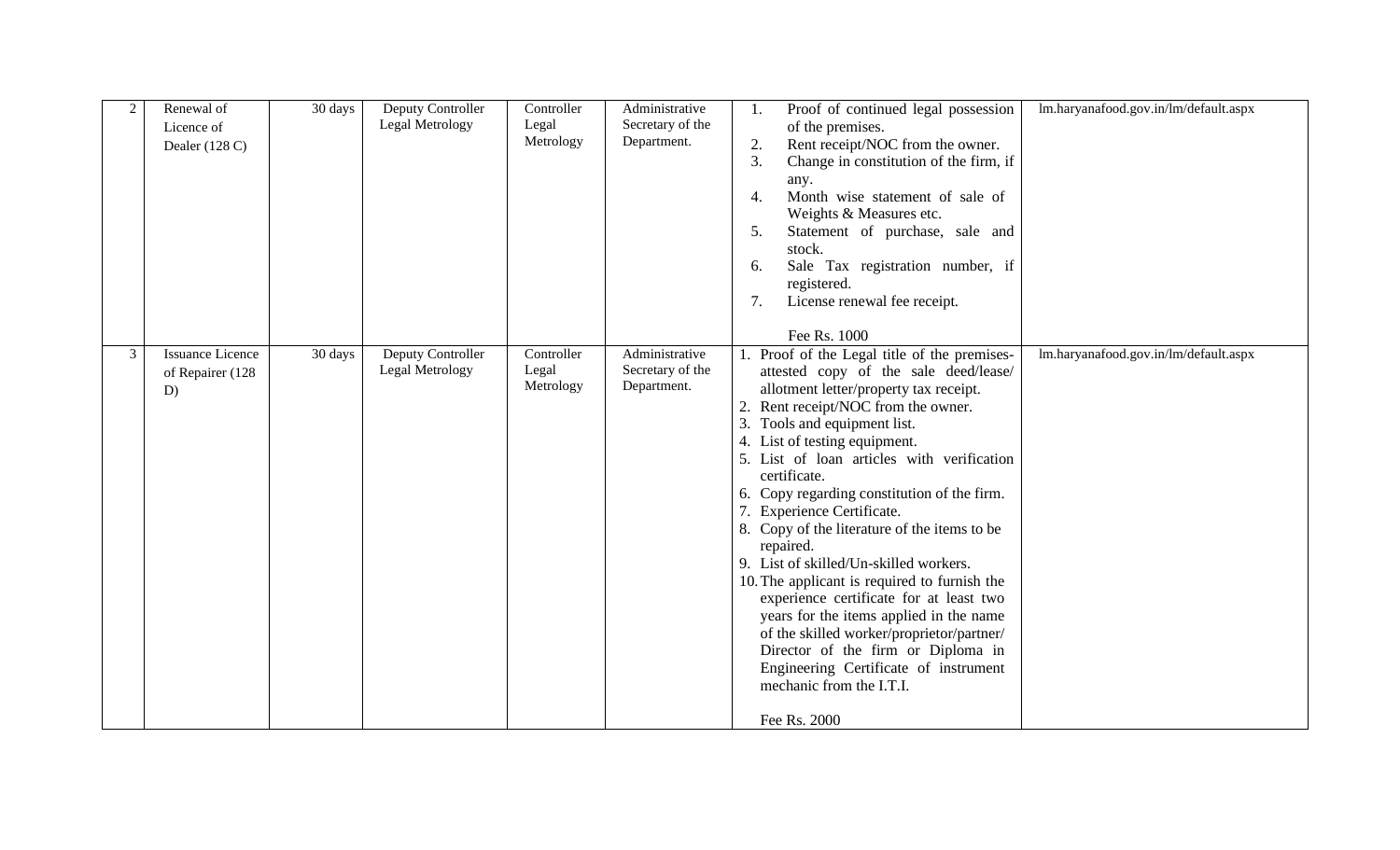| $\overline{4}$  | Renewal of<br>Licence of<br>Repairer (128 E)         | 30 days | Deputy Controller<br>Legal Metrology | Controller<br>Legal<br>Metrology | Administrative<br>Secretary of the<br>Department. | Proof of continued Legal possession<br>1.<br>of the premises.<br>2.<br>Rent receipt/NOC from the owner.<br>3.<br>Tools and equipment list.<br>List of testing equipments.<br>4.<br>List of loan articles with verification<br>5.<br>certificate.<br>Copy regarding constitution of the<br>6.<br>firm.<br>Month wise statement of repairing job<br>7.<br>conducted during the year.<br>List of skilled/Un-skilled workers.<br>8.<br>License renewal fee receipt.<br>9.<br>Fee Rs. 2000                                                                                                                                                                                                                                                                                                                                                                  |
|-----------------|------------------------------------------------------|---------|--------------------------------------|----------------------------------|---------------------------------------------------|--------------------------------------------------------------------------------------------------------------------------------------------------------------------------------------------------------------------------------------------------------------------------------------------------------------------------------------------------------------------------------------------------------------------------------------------------------------------------------------------------------------------------------------------------------------------------------------------------------------------------------------------------------------------------------------------------------------------------------------------------------------------------------------------------------------------------------------------------------|
| $5\overline{)}$ | Issuance of<br>Licence of<br>Manufacturer<br>(128 F) | 30 days | Deputy Controller<br>Legal Metrology | Controller<br>Legal<br>Metrology | Administrative<br>Secretary of the<br>Department. | Proof of the Legal title of the<br>lm.haryanafood.gov.in/lm/default.aspx<br>1.<br>premises-attested copy of the sale<br>deed/lease/allotment letter/property<br>tax receipt.<br>Rent receipt/NOC from the owner.<br>2.<br>Tools and equipment list.<br>3.<br>Copy regarding constitution of the<br>4.<br>firm.<br>List of testing equipment.<br>5.<br>Experience Certificate.<br>6.<br>7.<br>Copy of the literature of the items to<br>be repaired.<br>List of skilled/Un-skilled workers.<br>8.<br>9.<br>The applicant is required to furnish<br>the experience certificate for at<br>least two years for the items<br>applied in the name of the skilled<br>worker/proprietor/partner/Director<br>of the firm or Diploma in<br>Certificate<br>of<br>Engineering<br>instrument mechanic from the I.T.I.<br>Model approval certificate from the<br>10. |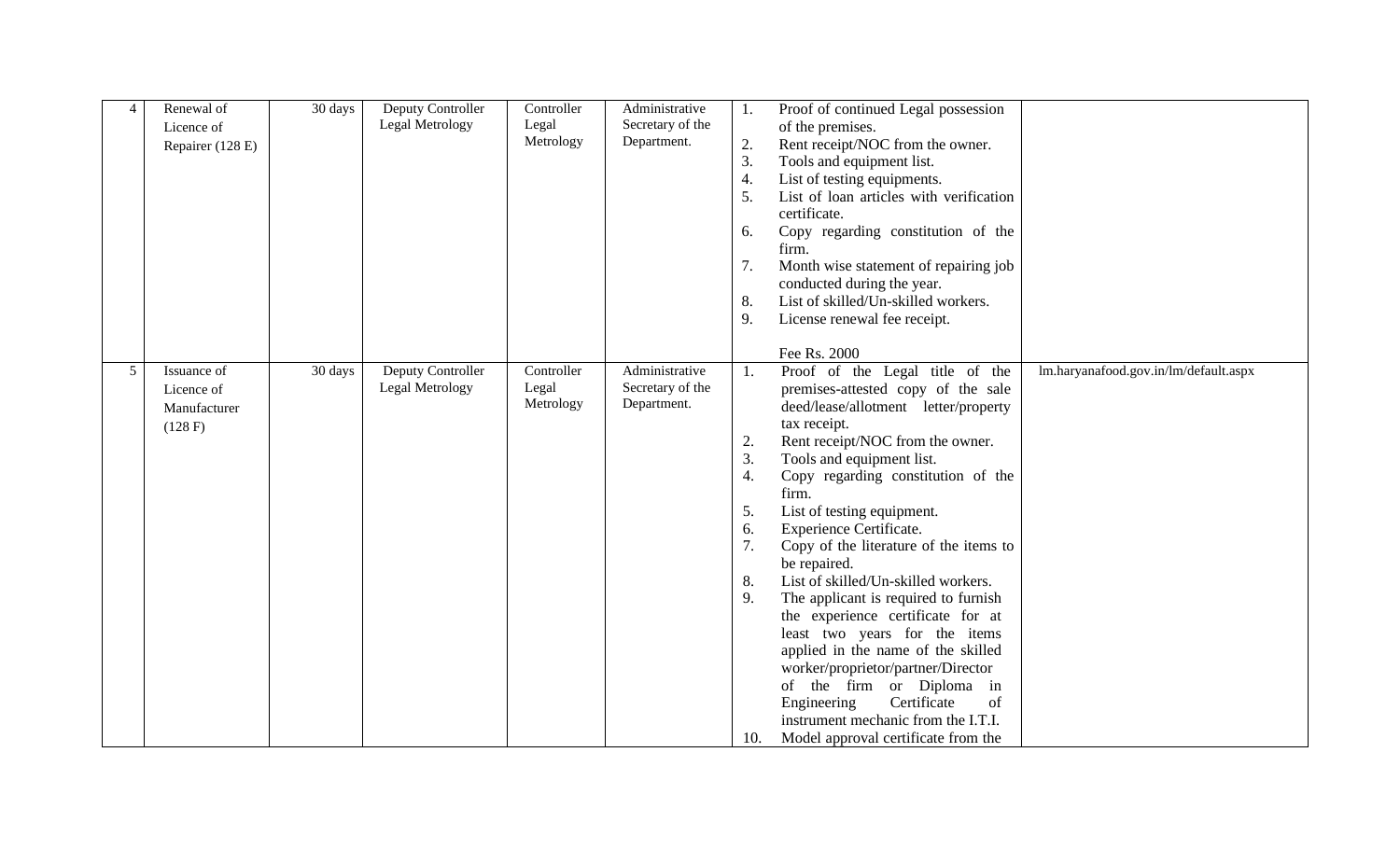| 6            | Renewal of<br>Licence<br>Manufacturer<br>(128 G)                                                                                      | 30 days                            | Deputy Controller<br>Legal Metrology                          | Controller<br>Legal<br>Metrology                                            | Administrative<br>Secretary of the<br>Department.                   | Govt. of India Department of<br>Consumer Affairs.<br>Fee Rs. 5000<br>1. Proof of continued Legal possession of<br>the premises.<br>2. Change in the constitution of the firm,<br>if any.<br>Statement of manufacturing sale and<br>3.<br>stock.<br>4. List of skilled/Un-skilled workers.<br>Sale Tax registration number, if<br>5.<br>registered.<br>6. License renewal fee receipt.<br>Fee Rs. 5000 | lm.haryanafood.gov.in/lm/default.aspx                                                                                                                                                                                                                                                                                                                                                                                                                                                                                                                                                                                                    |
|--------------|---------------------------------------------------------------------------------------------------------------------------------------|------------------------------------|---------------------------------------------------------------|-----------------------------------------------------------------------------|---------------------------------------------------------------------|-------------------------------------------------------------------------------------------------------------------------------------------------------------------------------------------------------------------------------------------------------------------------------------------------------------------------------------------------------------------------------------------------------|------------------------------------------------------------------------------------------------------------------------------------------------------------------------------------------------------------------------------------------------------------------------------------------------------------------------------------------------------------------------------------------------------------------------------------------------------------------------------------------------------------------------------------------------------------------------------------------------------------------------------------------|
| Sr.<br>No.   | <b>Name of Service</b>                                                                                                                | <b>Time</b><br>Limited<br>(Working | <b>Designated Officer</b>                                     | First<br><b>Grievances</b><br><b>Redressal</b><br><b>Authority</b>          | <b>PDS</b><br><b>Second</b><br><b>Redressal</b><br><b>Authority</b> | <b>FEES</b>                                                                                                                                                                                                                                                                                                                                                                                           | Service available through which<br>portal/medium                                                                                                                                                                                                                                                                                                                                                                                                                                                                                                                                                                                         |
| $\mathbf{1}$ | of<br>Issue<br>new<br>ration card<br>on<br>$D-I$<br>receipt of<br>i.e.<br>form<br><b>Application Form</b><br>all<br>for<br>Categories | Days)<br>22 days                   | Inspector concerned /<br>Assistant Food &<br>Supplies Officer | District<br>Food Civil<br>Supplies $&$<br>Consumer<br>Affairs<br>Controller | <b>Worthy Deputy</b><br>Commissioner                                | Departmental<br>Sr.<br>Ration<br>Ration<br>card<br>Card<br>Fee<br>No.<br>Colour<br>category<br>$\mathfrak{F}_{\tiny{20/-}}$<br>APL<br>1.<br>Green<br>$\sum_{15/-}$<br>OPH<br>2.<br>Khaki<br>$\mathfrak{F}_{\scriptscriptstyle{10\prime}}$<br>BPL-PH<br>Yellow<br>3.<br>$\overline{\mathcal{F}}_{_{05/-}}$<br>AAY<br>Pink<br>4.                                                                        | - ID Proof<br>- Proof of Identity<br>- Aadhaar card is compulsory.<br>- Proof of residence (any one):<br>- Electricity bill, Self undertaking application duly signed with<br>Photograph, Telephone Bill, NOC from landlord with ID proof,<br>Rent Agreement, Water bill. Voter ID/ Passport/ Drawing<br>license.<br>-New ration cards for all the categories are to be issued through<br>online Ration Cards Management System i.e. ePDS<br>(http://164.100.58.64/HRY/epds/#).<br>or the beneficiaries can apply online from anywhere through<br>SARAL Portal (http://saralharyana.gov.in/) or at CSC, e-Disha<br>and Atal Seva Kendra. |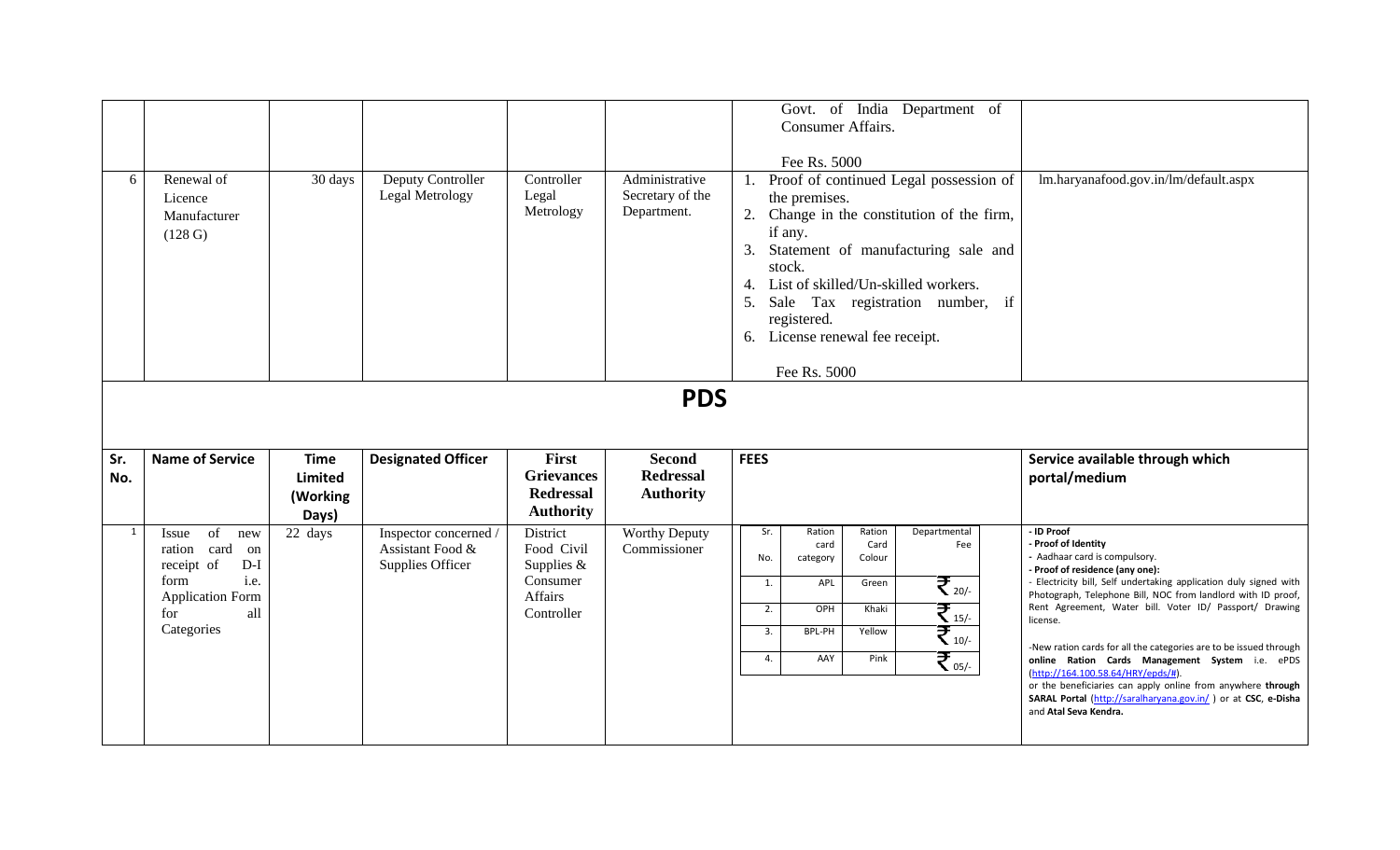| $\overline{2}$ | Issuance of new<br>ration card<br>on<br>of<br>receipt<br>surrender<br>certificate | 15 days | Inspector concerned /<br>Assistant Food &<br>Supplies Officer | District<br>Food Civil<br>Supplies $&$<br>Consumer<br>Affairs<br>Controller | <b>Worthy Deputy</b><br>Commissioner |                                                                                                                                                                                                                                                                          | -ID Proof:<br>-Proof of Identity<br>- Aadhaar card is compulsory.<br>-Proof of residence (any one):<br>Electricity bill, Self undertaking duly signed with Photograph,<br>Telephone Bill, NOC from landlord with ID proof, Rent<br>Agreement, Water bill. Voter ID/ Passport/ Drawing license<br>In addition to this:-<br>-Surrender Certificate.<br>or<br>-Self attested undertaking of the applicant.<br>-New ration cards for all the categories are to be issued through<br>online Ration Cards Management System i.e. ePDS<br>(http://164.100.58.64/HRY/epds/#).<br>or the beneficiaries can apply online from anywhere through<br>SARAL Portal (http://saralharyana.gov.in/) or at CSC, e-Disha<br>and Atal Seva Kendra                    |
|----------------|-----------------------------------------------------------------------------------|---------|---------------------------------------------------------------|-----------------------------------------------------------------------------|--------------------------------------|--------------------------------------------------------------------------------------------------------------------------------------------------------------------------------------------------------------------------------------------------------------------------|--------------------------------------------------------------------------------------------------------------------------------------------------------------------------------------------------------------------------------------------------------------------------------------------------------------------------------------------------------------------------------------------------------------------------------------------------------------------------------------------------------------------------------------------------------------------------------------------------------------------------------------------------------------------------------------------------------------------------------------------------|
| $\overline{3}$ | of<br>Issuance<br>duplicate ration<br>card                                        | 15 days | Inspector concerned /<br>Assistant Food &<br>Supplies Officer | District<br>Food Civil<br>Supplies $&$<br>Consumer<br>Affairs<br>Controller | <b>Worthy Deputy</b><br>Commissioner | Sr.<br>Ration<br>Departmental<br>Ration<br>Card<br>Fee<br>card<br>Colour<br>No.<br>category<br>$\overline{\mathcal{F}}_{_{20/-}}$<br>APL<br>1.<br>Green<br>₹ 15/-<br>OPH<br>Khaki<br>2.<br>$\mathfrak{F}_{_{10/-}}$<br>Yellow<br>3.<br>BPL-PH<br>₹.<br>Pink<br>4.<br>AAY | <b>Supporting Documents:</b><br>A copy of lost ration card<br>Copy of DDR/FIR<br>(In case of BPL & AAY)<br>And;<br>Ration card number,<br>(Computer generated numbers)<br>Self under taking application duly signed.<br>And;<br>Proof of residence(any one)<br>Electricity bill, Telephone bill, NOC from landlord with ID proof,<br>Rent Agreement, Water bill, Aadhaar card, Voter ID/ Passport/<br>Drawing license.<br>Duplicate ration cards of all the categories are to be issued<br>through online Ration Cards Management Systemi.e. ePDS<br>(http://164.100.58.64/HRY/epds/#).<br>or the beneficiaries can apply online from anywhere through<br>SARAL Portal (http://saralharyana.gov.in/) or at CSC, e-Disha and<br>Atal Seva Kendra. |
| $\overline{4}$ | Inclusion/<br>Deletion<br>of<br>family member                                     | 15 days | Inspector concerned /<br>Assistant Food &<br>Supplies Officer | District<br>Food Civil<br>Supplies $&$<br>Consumer<br>Affairs<br>Controller | <b>Worthy Deputy</b><br>Commissioner | No departmental fee.                                                                                                                                                                                                                                                     | 1. Member Addition.<br>- Proof of Identity<br>- Aadhaar card is compulsory.<br>- Proof of residence (any one):<br>Birth certificate, School Certificate duly signed with<br>Photograph,<br>(in case of ages less than 5 to 7 years);<br>Surrender certificate, Self undertaking duly signed with<br>Photograph.                                                                                                                                                                                                                                                                                                                                                                                                                                  |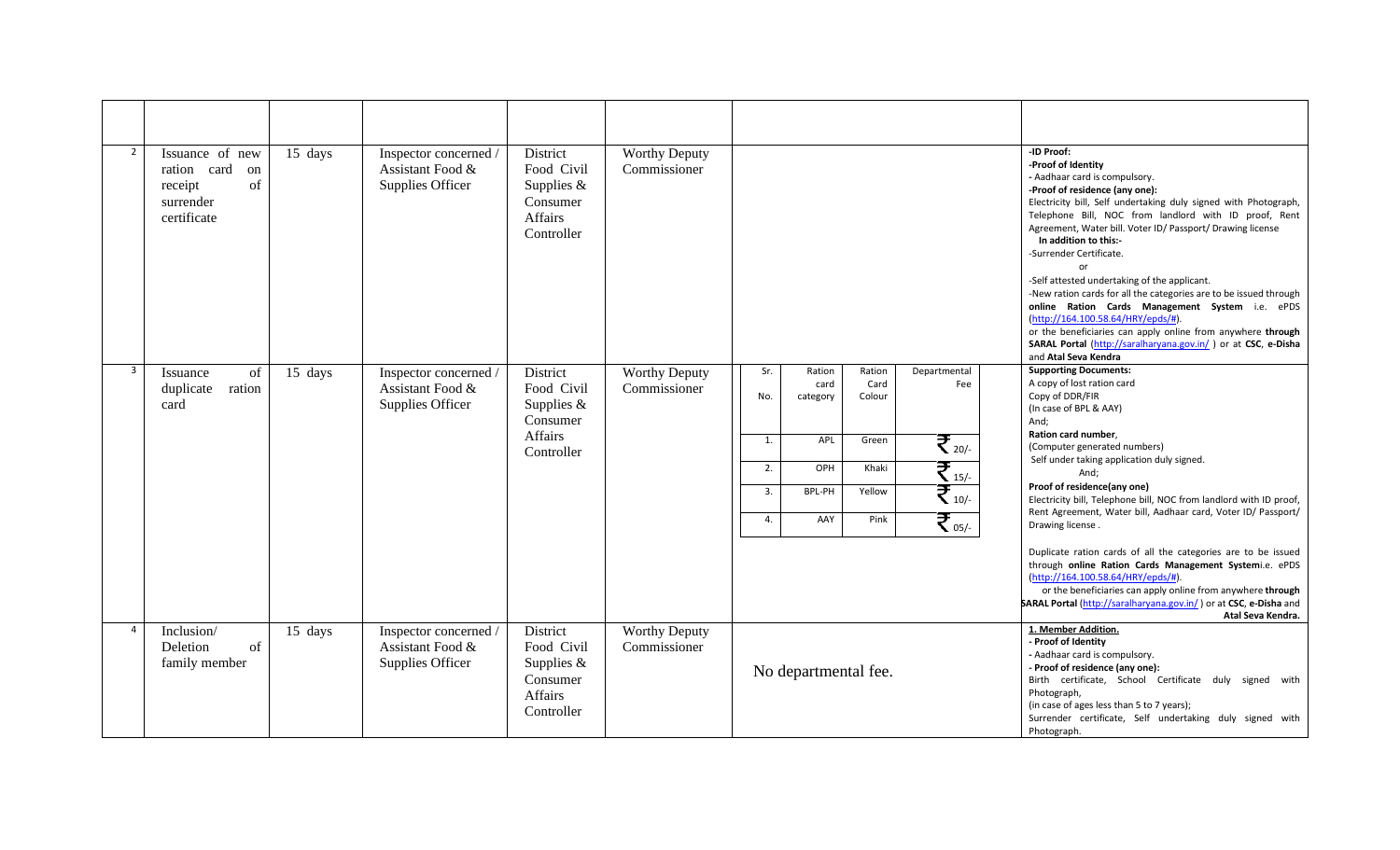|   |                                                                                                                             |         |                                                               |                                                                             |                                      |                                                                                                                                                                                                        | 2. Member Deletion.<br>-Self undertaking application form from Head of the family.<br>-Death certificate /Marriage certificate.<br>-For Inclusion/ Deletion in ration cards of all the categories are<br>to be issued through online Ration Cards Management System<br>i.e. ePDS (http://164.100.58.64/HRY/epds/#).<br>-or the beneficiaries can apply online from anywhere through<br>SARAL Portal (http://saralharyana.gov.in/) or at CSC, e-Disha<br>and Atal Seva Kendra.                                                                                                                                                                           |
|---|-----------------------------------------------------------------------------------------------------------------------------|---------|---------------------------------------------------------------|-----------------------------------------------------------------------------|--------------------------------------|--------------------------------------------------------------------------------------------------------------------------------------------------------------------------------------------------------|---------------------------------------------------------------------------------------------------------------------------------------------------------------------------------------------------------------------------------------------------------------------------------------------------------------------------------------------------------------------------------------------------------------------------------------------------------------------------------------------------------------------------------------------------------------------------------------------------------------------------------------------------------|
| 5 | Change<br>of<br>within<br>address<br>same jurisdiction                                                                      | 15 days | Inspector concerned /<br>Assistant Food &<br>Supplies Officer | District<br>Food Civil<br>Supplies $&$<br>Consumer<br>Affairs<br>Controller | <b>Worthy Deputy</b><br>Commissioner | No departmental fee.                                                                                                                                                                                   | Proof of Identity<br>- Aadhaar card is compulsory.<br>-Proof of residence (any one):<br>Electricity bill, Self undertaking, Telephone Bill, NOC from<br>landlord with ID proof, Rent Agreement, water bill. Self<br>undertaking duly signed with Photograph Aadhaar card, Voter<br>ID/ Passport/ Drawing license.<br>-Change of address in ration cards of all the categories are to be<br>issued through online Ration Cards Management System i.e.<br>ePDS(http://164.100.58.64/HRY/epds/#).<br>-or the beneficiaries can apply online from anywhere through<br>SARALPortal (http://saralharyana.gov.in/) or at CSC, e-Disha<br>and Atal Seva Kendra. |
| 6 | Change<br>of<br>address including<br>change of FPS                                                                          | 15 days | Inspector concerned /<br>Assistant Food &<br>Supplies Officer | District<br>Food Civil<br>Supplies $&$<br>Consumer<br>Affairs<br>Controller | <b>Worthy Deputy</b><br>Commissioner | No departmental fee.                                                                                                                                                                                   | -Proof of Identity<br>- Aadhaar card is compulsory.<br>-Proof of residence (any one):<br>Electricity bill, Govt. telephone bill, NOC from landlord with ID<br>proof, Rent Agreement, Water bill, Self undertaking duly signed<br>with Photograph Aadhaar card, Voter ID/ Passport/ Drawing<br>license<br>-Change of address in ration card for all the categories are to be<br>issued through online Ration Cards Management System i.e.<br>ePDS (http://164.100.58.64/HRY/epds/#)<br>or the beneficiaries can apply online from anywhere through<br>SARAL Portal (http://saralharyana.gov.in/) or at CSC, e-Disha<br>and Atal Seva Kendra.             |
| 7 | Issuance<br>of<br>surrender<br>certificate/Ration<br>Card<br>Member<br>migration/Ration<br>Transfer<br>Card<br>Application/ | 07 days | Inspector concerned /<br>Assistant Food &<br>Supplies Officer | District<br>Food Civil<br>Supplies $&$<br>Consumer<br>Affairs<br>Controller | <b>Worthy Deputy</b><br>Commissioner | Ration<br>Sr.<br>Ration<br>Departmental<br>No.<br>Card<br>card<br>Fee<br>Colour<br>category<br>$\overline{\mathcal{F}}_{\scriptscriptstyle{5/-}}$<br>APL<br>Green<br>1.<br>₹ 5/-<br>2.<br>OPH<br>Khaki | -Supporting Documents<br>Self under taking, Application duly signed. Ration card number,<br>(Computer generated numbers).<br>--Issuance of surrender certificate for ration cards of all the<br>categories are to be issued through online Ration Cards<br>Management<br>ePDS<br>System<br>i.e.<br>(http://164.100.58.64/HRY/epds/#).<br>or the beneficiaries can apply online from anywhere through<br>SARAL Portal (http://saralharyana.gov.in/) or at CSC, e-Disha                                                                                                                                                                                   |